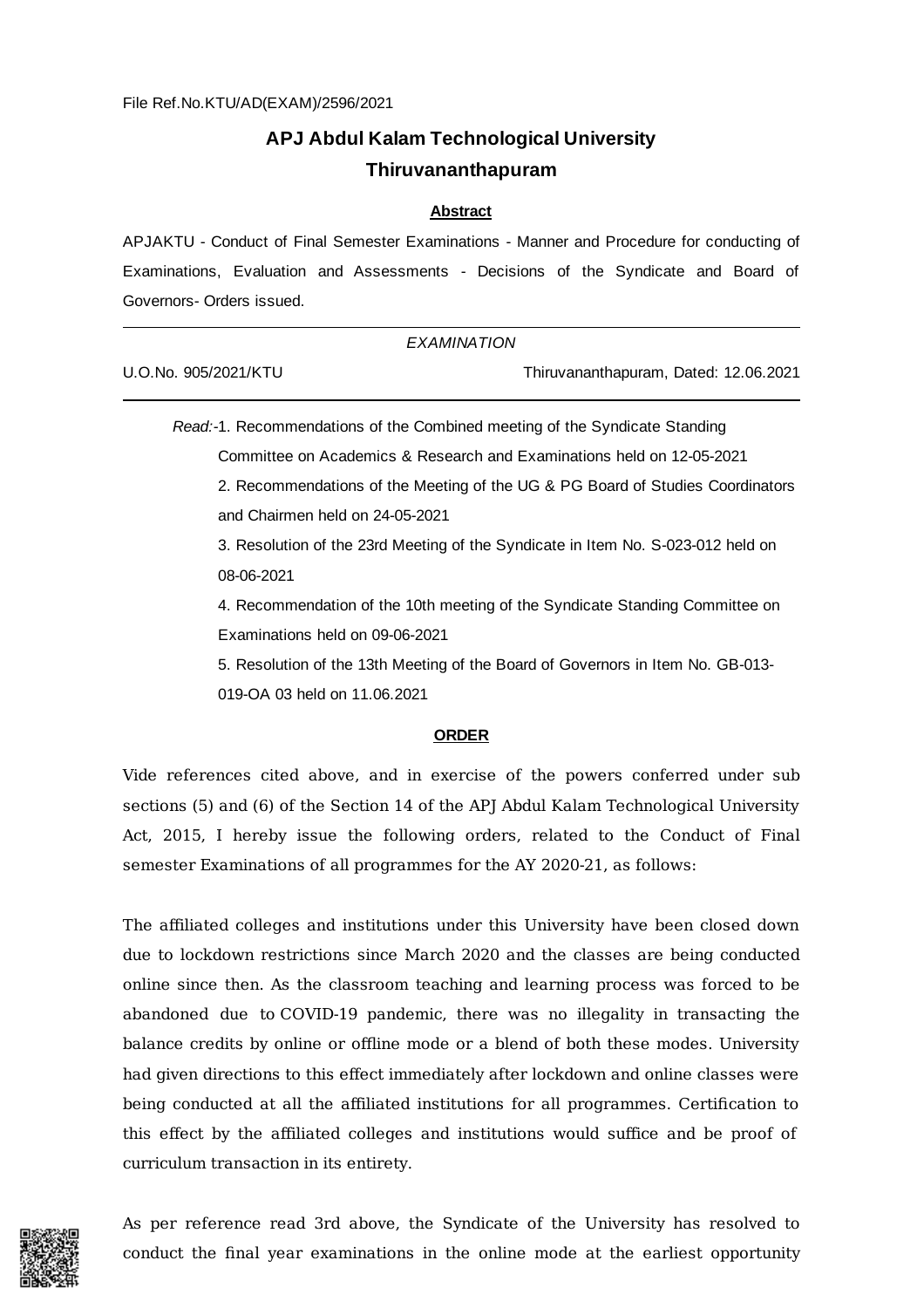keeping in view that the examinations shall be conducted following the protocols/guidelines related to COVID-19 pandemic. As per reference 5th above, the Board of Governors of the University ratified the same. It is pertinent to note that neither the UGC nor the AICTE had specified the manner of conducting the examination for the AY 2020-21. The online and blend (online+offline) are the new manners of conducting examinations. Therefore, the University is legally competent to determine the manner of conducting the final year examination keeping in mind the protocols/guidelines related to COVID-19. **Accordingly, as per reference 3rd cited above, the Syndicate of the University resolved to adopt the following proposal**:

- All affiliated colleges/institutions which have effectively taught their students for achieving the statutorily prescribed credits earmarked for the end semester examination (for the final semester examination) may be permitted to conduct End semester examination for the final semester in the online mode. All eligible students of these colleges/institutions who have covered the curriculum prescribed for the end semester examination of final semester of all programmes, in the respective course/subject in such form and manner prescribed by the University, shall be permitted to appear for this examination on such dates fixed by the institutions as directed by the University.
- The respective affiliated colleges/institutions shall evaluate/assess the answers of the students to the questions in such manner prescribed by the University within such date determined by the University and forward the same to the University on or before such date fixed by the University.
- The University shall normalize the Institutional marks reported by the respective affiliated colleges/institutions after assessment/evaluation, on the basis of the marks/grades obtained by the students for the previous semesters. However, the certificates/mark sheets/grade cards of the respective students shall be issued by the University without reference to such normalization in the usual format.
- University will conduct a normal (pen and paper) examination when the pandemic is under control and normalcy prevails. Students who are not satisfied or interested with the grades in theory subjects awarded through this proposal can CANCEL the grades thus obtained and can write the conventional examination which will be treated as their regular chance. In such cases the marks obtained in the conventional examination will only be recorded.

**Manner and Procedure for conducting Final Semester Online Examinations June 2021- Examinations, Evaluation and Assessments.**

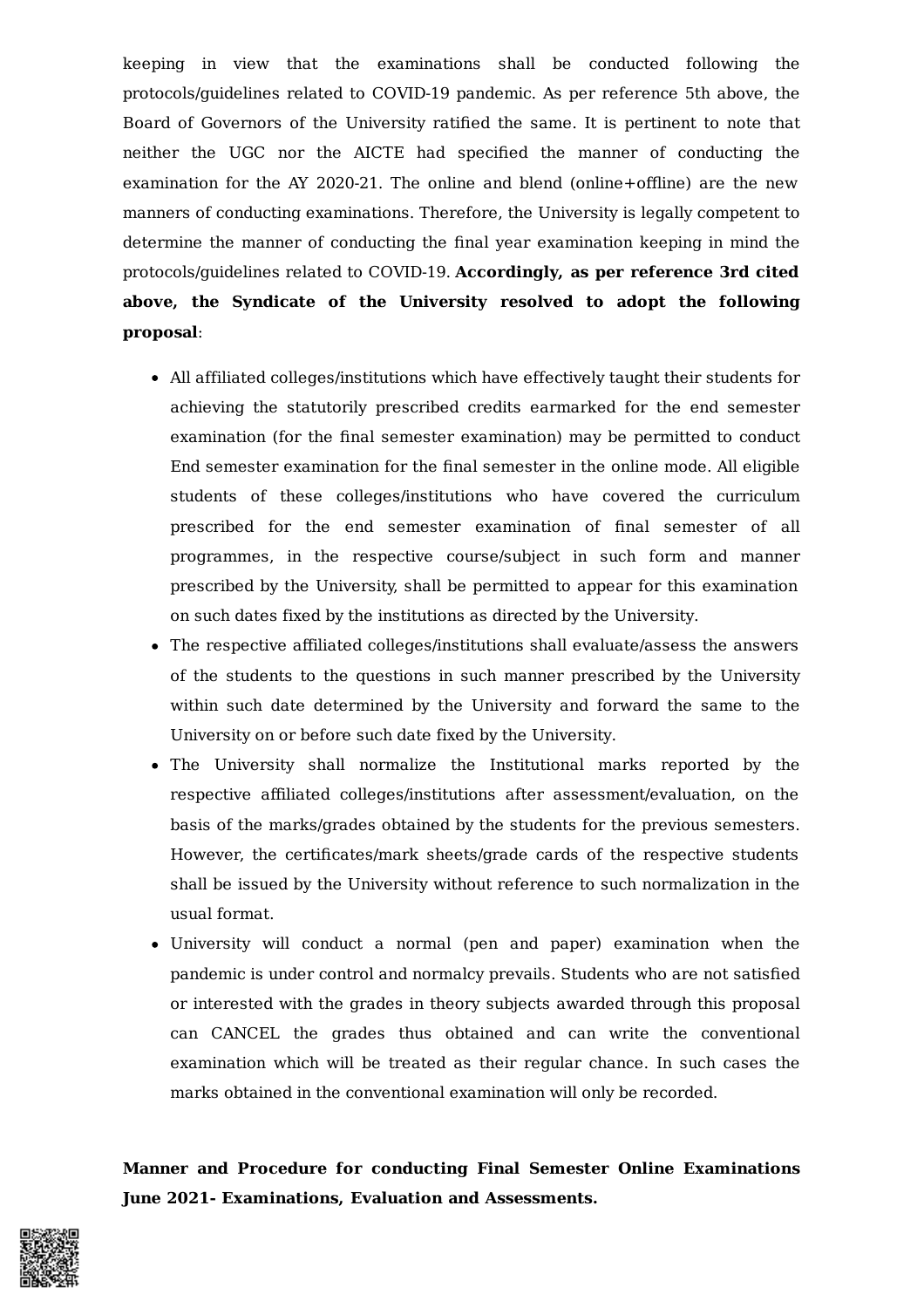#### **Part – 1 – Theory courses / subjects**

# **(applicable to B.Tech S8 (FT and PT), MBA T6 (FT) and MBA T8 (PT) and B.Tech (Hons.) S7 and S8 (2017 admission))**

1.1 The End Semester theory Examinations of all subjects of the final semesters and B.Tech (Hons.) examinations of S7 and S8 (of 2017-18 batch only) shall be conducted online internally by the Colleges.

1.2 Students who couldn't attend the examination because of medical issues related with COVID-19 infections can write the exam in similar mode on or before 31<sup>st</sup> July 2021. A student can avail this provision only if the Head of the institution forward the details of such students with relevant documents to the University on or before  $15^{\rm th}$ July 2021.

1.3 The question papers for each subject for the End Semester Examination shall be prepared by the concerned faculty who taught the course. The question paper shall be as per the pattern explicitly specified for June 2021 examinations by the University.

1.4 Model question paper shall be published by the University. One third of the questions in each part shall be application/design oriented.

1.5 The maximum marks for the examination of each subject (course) will be 70 (42 for MBA). The maximum duration of the examination will be 2 hours and 15 minutes.

1.6 The Internal Quality Assurance Cell (IQAC) of the College shall scrutinize all question papers at college level, for conformity to the format spec and for quality assurance. IQAC shall formulate department level committees in this regard.

1.7 Colleges shall use appropriate arrangements utilising suitable online applications/softwares for online transmission of the question paper(s) to student(s) and to collect scanned copy of answer sheet(s) from them.

1.8 If any student expresses inconvenience in writing the examination from his/her house/location due to connectivity issues, such grievance shall be appropriately addressed by the respective Institution at the best interest of the student.

1.9 The valuation of answer scripts shall be done by the same faculty who set the question paper/taught the subject.

1.10 After valuation of the answer scripts, the marks of students shall be published/circulated among the concerned students.

1.11 Any grievances raised by the students shall be addressed by the grievance redressal cell of the college. Head of the Institution shall take a suitable decision considering the report of grievance redressal cell. However, if the student is not satisfied with the decision, he/she can approach the University, which is the appellate authority.

1.12 All documents including question paper, valued (in printed form) answer scripts, scheme of valuation etc. related with the conduct of this examination shall be subjected to scrutiny by the University. The documents in soft form shall be kept in the safe custody of the Principal/Superintendent of Examinations for a minimum duration

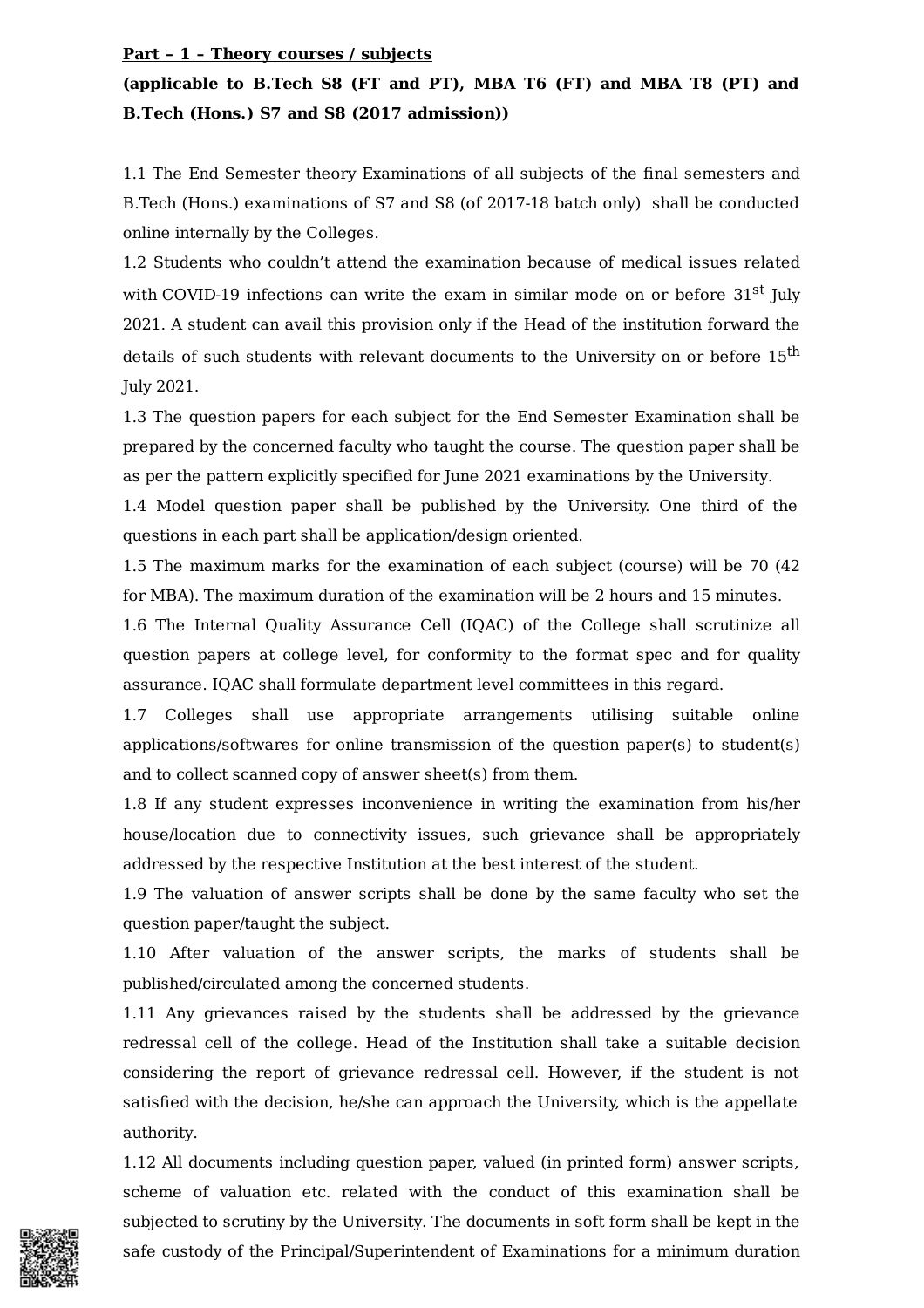of 180 days after the completion of examinations.

1.13 The marks scored by the students in each subject (out of 70) shall be entered in the University portal by the concerned faculty (out of 42 for MBA).

1.14 The marks entered by the faculty will be out of 70 (NOT, out of 100) for B.Tech and out of 42 for MBA (NOT, out of 60). University will convert this mark to a scale of 100 (60 for MBA) by multiplying with 1.42857. This mark will be treated as the final mark of the End Semester Examination at the Institutional level. However, this Institutional level mark shall be converted to University level marks through a process of normalization as discussed below:

1.15 The Institutional level mark will be normalized on the basis of performance of the student up to the previous semesters {Cumulative Grade Point Average (CGPA) up to S7 for B.Tech S8 students, CGPA up to T5 for MBA (FT) T6 students and up to T7 for MBA (PT) T8 students} available as on date of processing of the result. CGPA for all students is available in the University database portal.The upper and lower limit for end semester examination marks for each student shall be decided from his/her CGPA as:

- i. The upper limit of the percentage marks (shall be computed based on the formula approved by academic committees of the University for conversion of CGPA to percentage of marks) for the End Semester Examination will be the percentage of marks corresponding to the CGPA of the student up to previous semester plus **15%** of the maximum end semester marks, rounded to the nearest integer, considering all the available results (including revaluation) on the date of processing of the results.
- ii. The lower limit of the percentage marks for the end semester examination will be the percentage of marks corresponding to the CGPA of the student up to the previous semester, rounded to the nearest integer, considering all the available results (including revaluation) on the date of processing of the results.

Eg. Assume that a B.Tech student has CGPA of 7.85 up to the seventh semester at the date of processing of results.

Percentage Marks of the student =  $10x$  7.85 - 3.75 = 74.75% (75% on approximation) Upper limit of the percentage marks of the student in  $S8 = 75 + 15 = 90\%$ Lower limit of the percentage marks of the student in  $S8 = 75\%$ 

1.16 Internal marks in each course/subject, allotted by the faculty concerned, will be normalized as per the procedure discussed in the Regulations, with reference to the End semester examination mark thus computed after normalization. Normalised internal mark is added to the End-semester examination mark (obtained after normalization) to obtain the total marks earned by the candidate in each course. **This total mark is the University Level Mark of the student in the subject/course**.

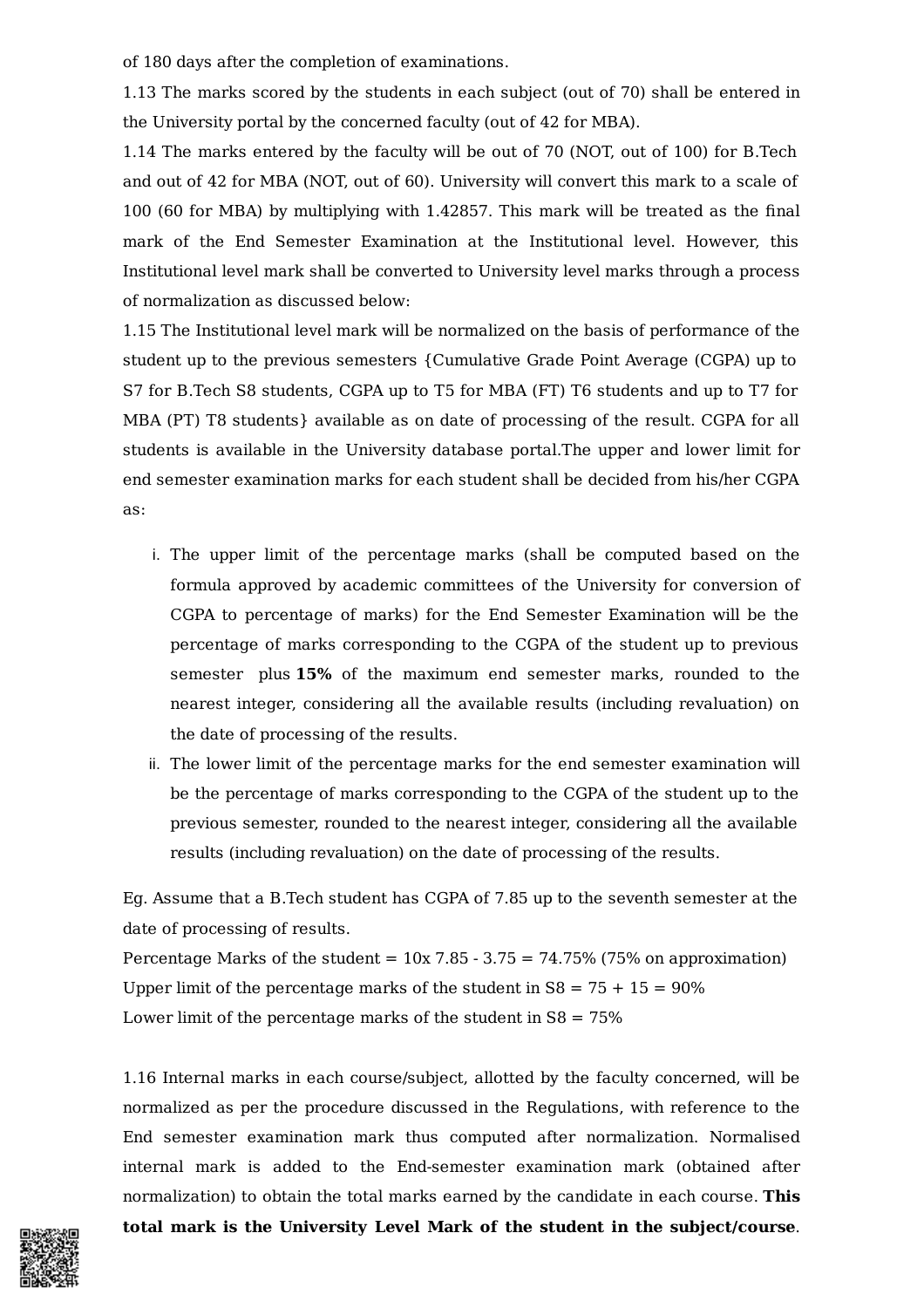This total marks is used to decide the grade of the student in the concerned subject.

1.17 If a student is not satisfied with the grade obtained in any subject as discussed above, he/she has the option to **cancel all the grades** obtained through this process by appearing the end semester examination in the next available chance, which will be treated as his/her first chance. However, provision for cancelling or re-appearing the already written B.Tech (Hons.) Examinations through this process will not be permitted.

1.18 Students who fail in this examination are free to appear for the supplementary examinations as and when offered by the University in the conventional offline mode. However, no supplementary examination shall be offered for B.Tech (Hons.) programme.

1.19 The theory examinations shall be conducted between  $28^{\text{th}}$  June and  $12^{\text{th}}$  July 2021 (for B.Tech S8 FT and PT). Regarding MBA T6 FT and T8 PT, examination dates will be announced later. Individual institutions shall publish the schedule of examinations well in advance. All genuine complaints of students related with timings, connectivity etc. are to be favorably considered to the maximum extent possible at the Institutional level. Last date for the Institutional level mark entry including the B.Tech project work will be **19 th July 2021**.

## **Part – 2 – Project / Comprehensive project / Architectural thesis (applicable to all programmes)**

The Final Evaluation of final semester project/thesis can be conducted, based on interim results, review, survey, simulation, software-driven, or secondary-data based, considering the difficulties faced by students in doing laboratory based experiments and field/survey-based assignments. All the final evaluations shall be conducted in online mode as per the regulation relevant to the course by including the panel of Evaluators. Instead of external examiners, internal examiners mapped to the students, for the purpose of mark entry in the portal, will have to be approved by the University.

## **Part – 3 – Schedule for Project evaluation and Fee details**

3.1 Detailed time schedule for the final semester project/thesis evaluation shall be published by the respective colleges.

3.2 The details of fees will be published as a separate notification.

## **Part – 4 – Specific guidelines for the conduct of the examinations/evaluations**

## **4.A. Theory examinations:**



4.A.1 The End Semester Examinations shall be conducted between 28 $^{\rm th}$  June and 12 $^{\rm th}$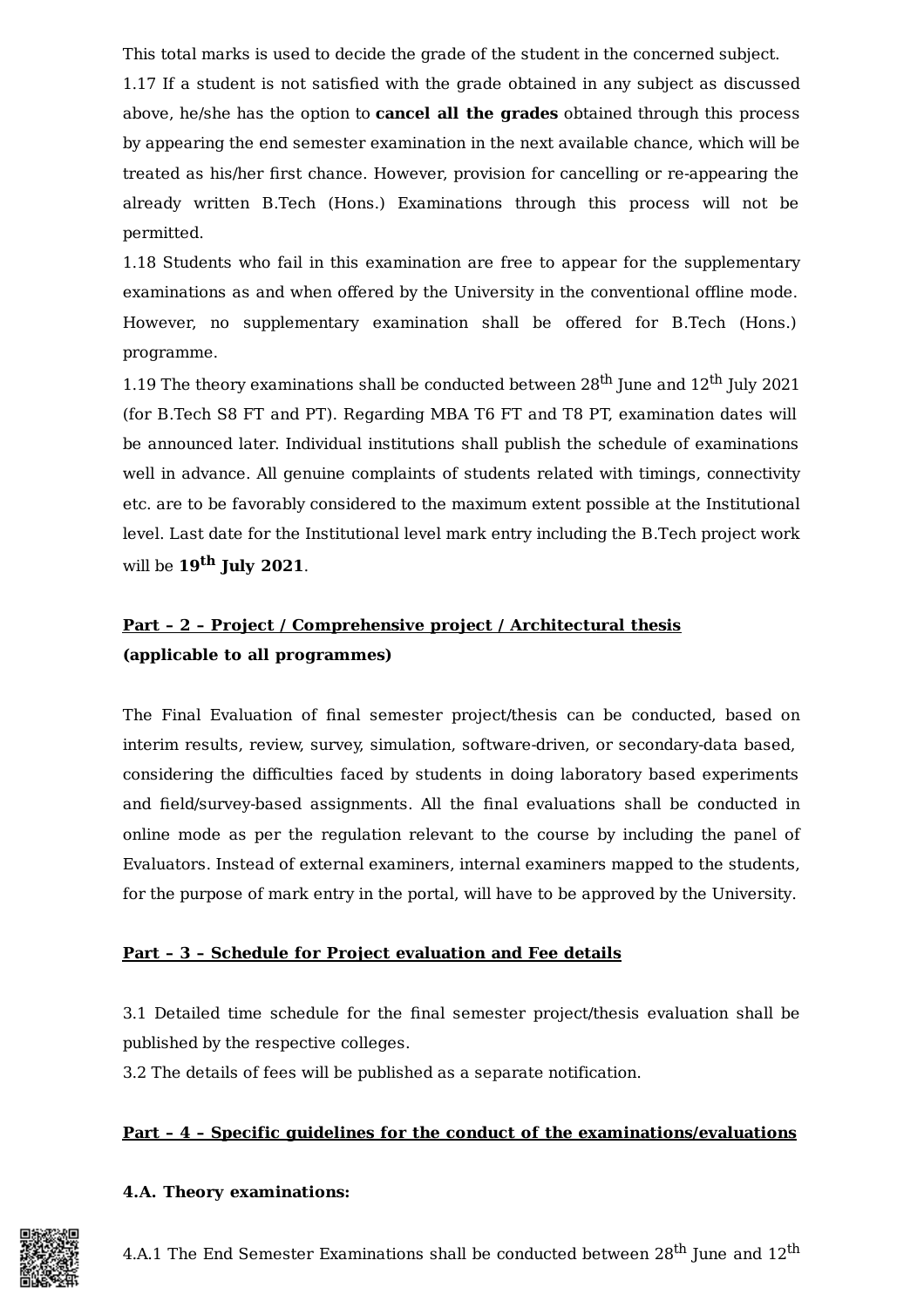July 2021. Individual institutions shall publish the schedule of examinations minimum 7 days in advance. All genuine complaints of students related with timings, connectivity etc. are to be favorably considered to the maximum extent possible at the Institutional level.

4.A.2 Name and signature of the question paper setter and verifying authority/faculty shall be placed at the end of the verified Question Paper.

4.A.3 Colleges shall use appropriate arrangements utilising suitable online applications/softwares for online transmission of the question paper(s) to student(s) and to collect scanned copy of answer sheet(s) from them.

4.A.4 The duration of examination shall be 2 hours 15 minutes. A maximum of 30 minutes shall be additionally provided to upload/submit the scanned answer sheets.

4.A.5 Students shall write their KTU ID registration number on TOP SIDE and affix their SIGNATURE on the BOTTOM SIDE of ALL PAGES.

4.A.6 Students are to submit the scanned answer sheets for one examination as a single PDF document with filename as KTU Registration Number and Course Code in the format <KTU Regn No\_Code> (For Eg; if XYZ17CS023 is the KTU Regn Number and CS402 is the course code; then the file name shall be XYZ17CS023\_ CS402).

4.A.7 Students shall maintain the hard copy of their answer sheets for 180 days, for verification if needed.

4.A.8 The valuation of answer scripts shall be done by the same faculty who set the question paper/taught the subject.

4.A.9 After valuation of the answer scripts, the marks of students shall be published /circulated among the concerned students.

4.A.10 Any grievances raised by the students shall be addressed by the grievance redressal cell of the college. Head of the Institution shall take a suitable decision considering the report of grievance redressal cell. However, if the student is not satisfied with the decision, he/she can approach the University, which is the appellate authority.

4.A.11 All documents (including schedule of exam, question paper, valued answer scripts, scheme of valuation etc.) related with the conduct of this examination shall be subjected to scrutiny by the University. The documents shall be kept in the safe custody of the Principal/Superintendent of Examinations for a minimum duration of 180 days after the completion of examinations.

### **4.B. Project / Thesis/ Jury**

4.B.1 Last date for the Institutional level mark entry for B.Tech project work will be 19th July 2021. The last date for mark entry of B. Arch Jury and PG thesis shall be as per the academic calendar. However, the submission shall be permitted till 2021 August 31, in the extended mode, if required.

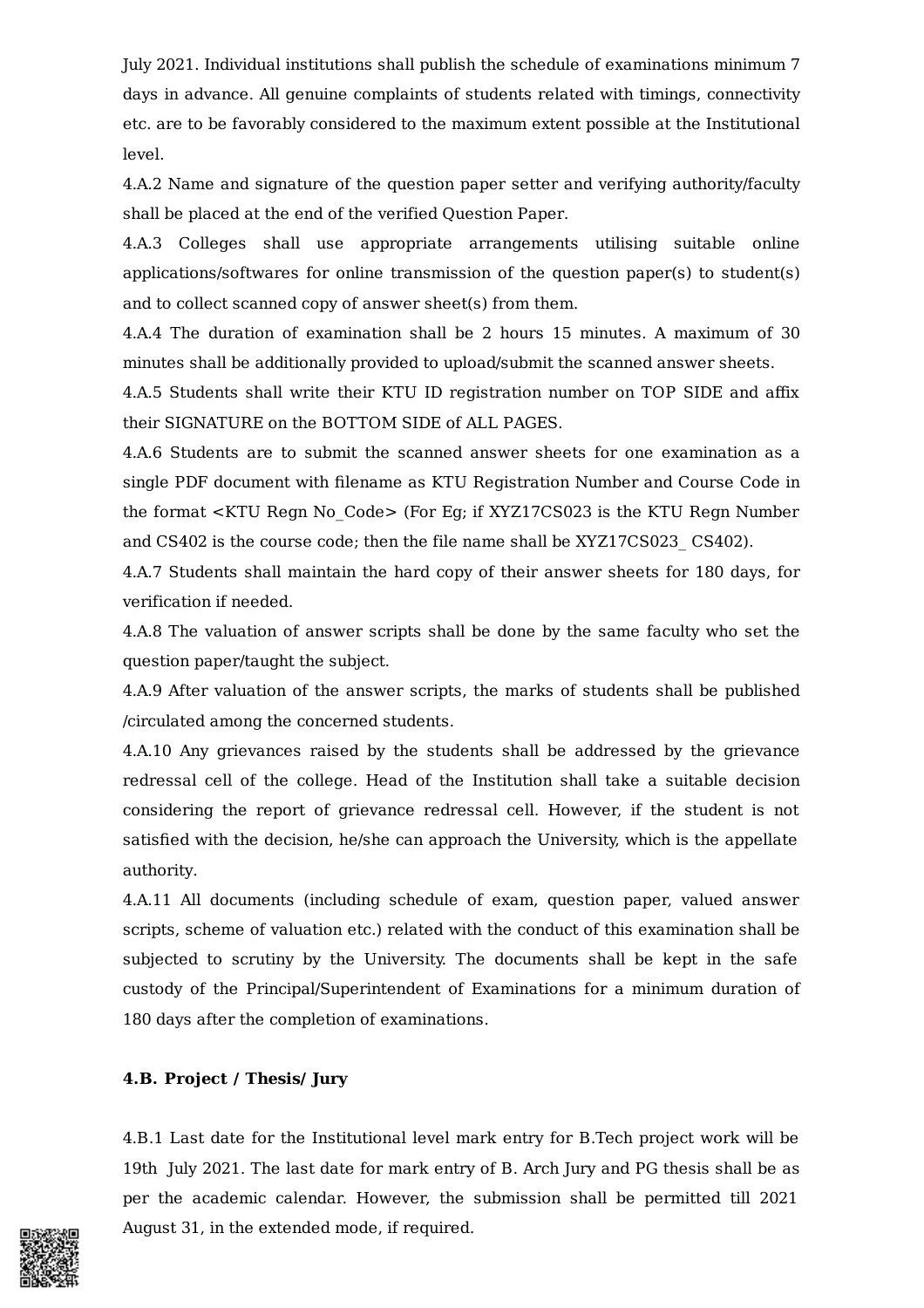4.B.2 Individual institutions shall publish the schedule of evaluation minimum 7 days in advance. All genuine complaints of students related with the schedule, connectivity etc. are to be favorably considered to the maximum extent possible at the Institutional level.

4.B.3 All the final evaluations shall be conducted in online mode as per the regulation relevant to the course by including the panel of Evaluators.

4.B.4 Appropriate consideration shall be given to students who are not able to attend the evaluation on the scheduled period on genuine reasons.

4.B.5 All documents including schedule of exam, panel members, details of evaluation, distribution of marks, etc. related with the conduct of this evaluation are subjected to scrutiny by the University. These documents shall be kept in the safe custody of the Principal/Superintendent of Examinations for a minimum duration of 180 days after the completion of the examinations.

4.B.6 Any grievances raised by the students shall be addressed by the grievance redressal cell of the college. Head of the Institution shall take a suitable decision considering the report of grievance redressal cell. However, if the student is not satisfied with the decision, he/she can approach the University, which is the appellate authority.

The Controller of Examinations shall prepare further details, if any, required on the conduct and assessment of these examinations, in line with the above orders.

Orders are hereby issued accordingly.

*Sd/-*

Dr. RAJASREE M S \* Vice Chancellor

Copy to:-

- 1. Principals of all affiliated Colleges
- 2. All members of the Syndicate
- 3. All members of the BoG and Academic Council
- 4. All statutory officers, IT division
- 5. Print & Visual media through P.R.O.

\* This is a computer system (Digital File) generated letter. Hence there is no need for a physical signature.